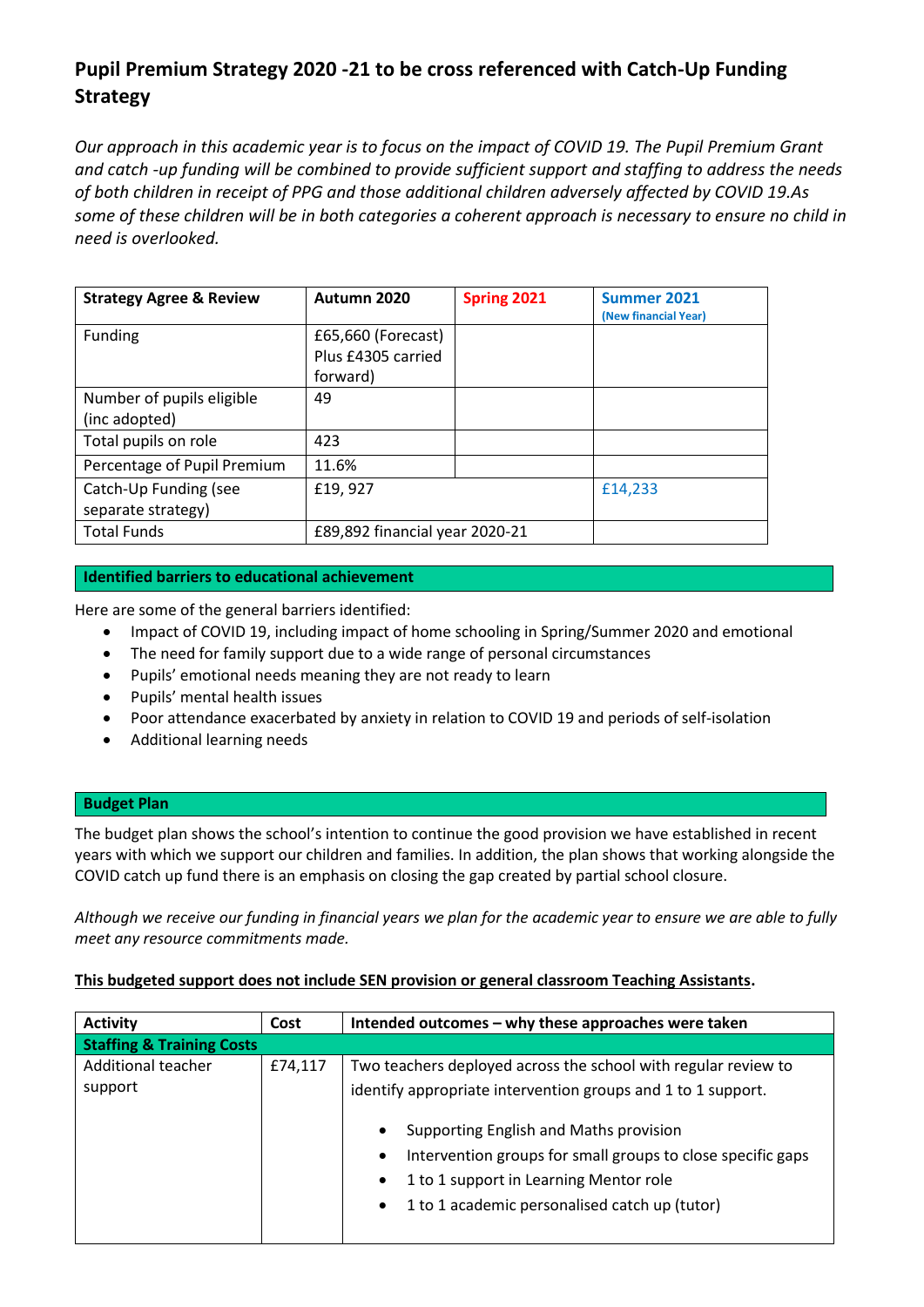|                                                         |         | Release class teachers to work with particular children<br>$\bullet$                                                                                                                                                                                                                      |  |  |
|---------------------------------------------------------|---------|-------------------------------------------------------------------------------------------------------------------------------------------------------------------------------------------------------------------------------------------------------------------------------------------|--|--|
| Family support team                                     | £14,694 | This is a contribution to the total cost of the support offered<br>through our Family Support Team. Any child or family in receipt of<br>PPG, and identified as needing support, has priority access to this<br>provision.                                                                |  |  |
|                                                         |         | Support for children in school might include:<br>emotional support with trained staff through Talktime<br>٠                                                                                                                                                                               |  |  |
|                                                         |         | sessions on developing positive learning behaviours<br>support with maintaining friendships or individual<br>mentoring                                                                                                                                                                    |  |  |
|                                                         |         | For parents there is a range of support available including:                                                                                                                                                                                                                              |  |  |
|                                                         |         | regular face to face meetings (when COVID 19 restrictions<br>٠<br>allow)                                                                                                                                                                                                                  |  |  |
|                                                         |         | telephone calls to advise, support and challenge when<br>٠<br>necessary                                                                                                                                                                                                                   |  |  |
|                                                         |         | small group workshops and drop ins (when COVID 19<br>$\bullet$<br>restrictions allow)                                                                                                                                                                                                     |  |  |
|                                                         |         | help in accessing other agency advice<br>٠<br>where necessary a family support worker attends specialist<br>meetings with the family<br>support with attendance                                                                                                                           |  |  |
|                                                         |         | The support provided is tailored to the individual child or family's<br>need.                                                                                                                                                                                                             |  |  |
|                                                         |         | The intended outcome of family support is to build resilience,<br>enable children to be emotionally ready to learn and improve home<br>school partnership.                                                                                                                                |  |  |
|                                                         |         | The team is always looking for additional ways in which it can<br>support children and families and undertake appropriate training.                                                                                                                                                       |  |  |
|                                                         |         | The team also delivers a wellbeing component of the Year 4<br>curriculum.                                                                                                                                                                                                                 |  |  |
| <b>Personalised Support</b>                             |         |                                                                                                                                                                                                                                                                                           |  |  |
|                                                         | £1,078  | Specific needs cannot be anticipated but are down to the Head<br>Teacher's discretion on a case by case basis in partnership with<br>parents. Previously children have been supported with uniform,<br>respite through extended childcare provision and home to school<br>transportation. |  |  |
|                                                         |         |                                                                                                                                                                                                                                                                                           |  |  |
| <b>Original Plan to spend</b><br><b>Actual Received</b> | £89,892 |                                                                                                                                                                                                                                                                                           |  |  |
| <b>Actual spent</b>                                     |         |                                                                                                                                                                                                                                                                                           |  |  |